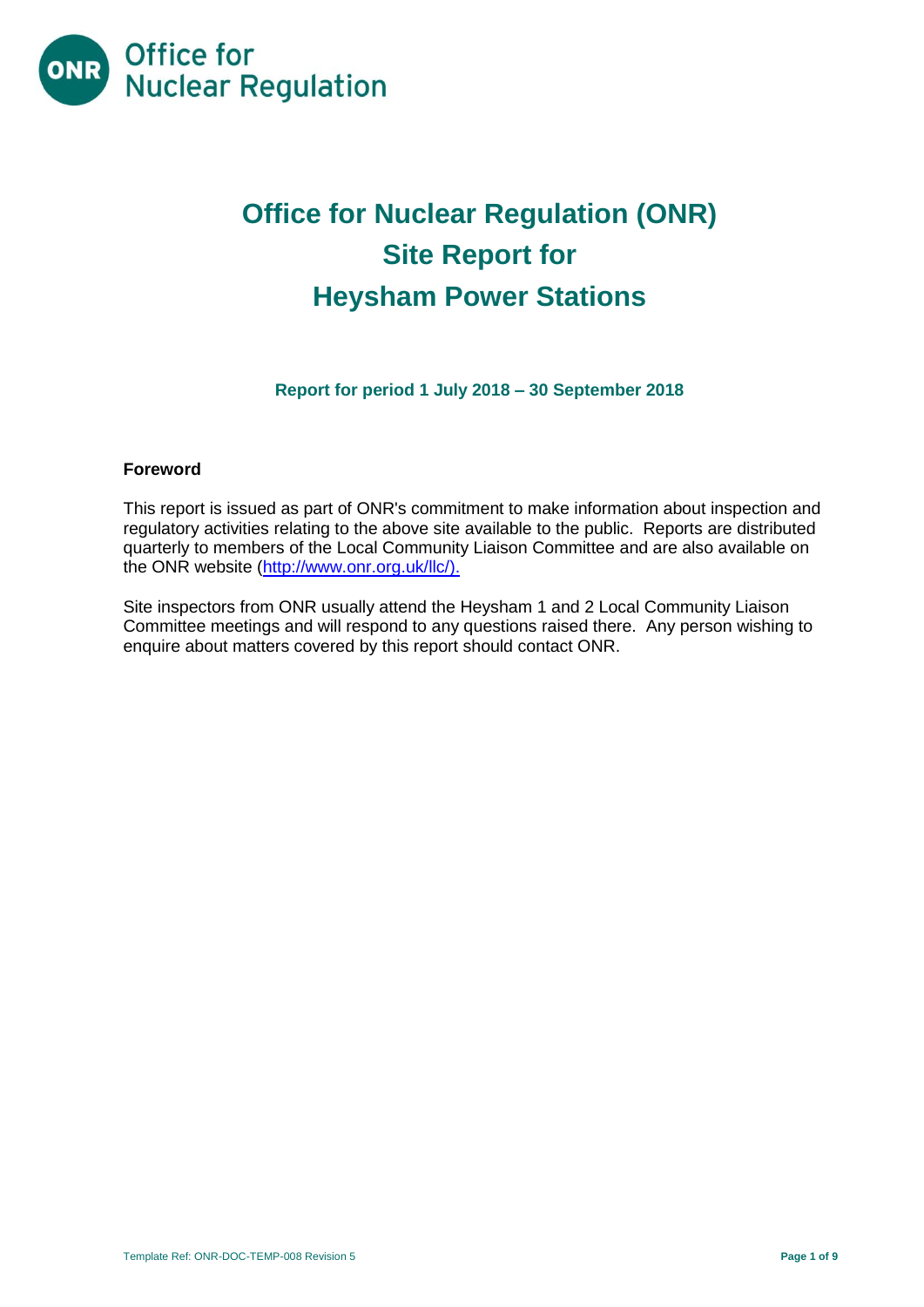# **TABLE OF CONTENTS**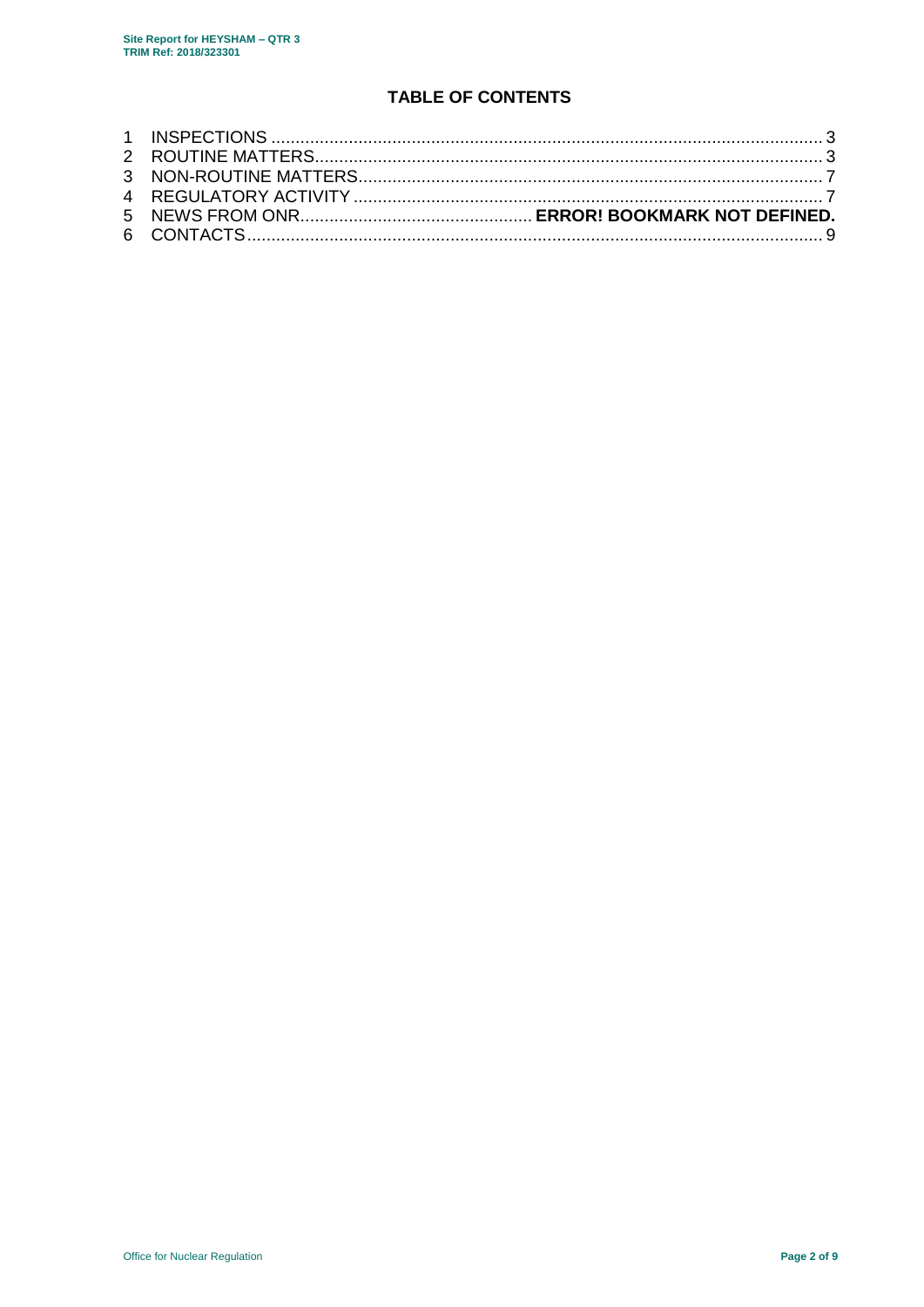# <span id="page-2-0"></span>**1 INSPECTIONS**

#### **1.1 Dates of inspection**

1. The ONR nominated site inspectors made inspections on the following dates during the quarter:

#### **Heysham 1**

- 2 5 July 2018
- 11 12 July 2018
- 18 July 2018
- 26 July 2018
- 4 6 September 2018
- 25 27 September 2018

# **Heysham 2**

- $17 19$  July 2018
- 14 15 August 2018
- 25 27 September 2018
- 2. In addition, other ONR specialist inspectors were involved in interventions on the following dates during the quarter:

# **Heysham 1**

- $-2 6$  July 2018
- $11 12$  July 2018
- $17 19$  July 2018

# **Heysham 2**

- $17 19$  July 2018
- 25 -26 September 2018

# <span id="page-2-1"></span>**2 ROUTINE MATTERS**

# **2.1 Inspections**

- 3. Inspections are undertaken as part of the process for monitoring compliance with:
	- the conditions attached by ONR to the nuclear site licence granted under the Nuclear Installations Act 1965 (NIA65) (as amended);
	- the Energy Act 2013;
	- the Health and Safety at Work Act 1974 (HSWA74): and
	- Regulations made under HSWA74, for example the Ionising Radiations Regulations 2017 (IRR17) and the Management of Health and Safety at Work Regulations 1999 (MHSWR99).
	- the Regulatory Reform (Fire Safety) Order 2005
	- the Nuclear Industries Security Regulations 2003
- 4. The inspections entail monitoring the licensee's actions on the site in relation to incidents, operations, maintenance, projects, modifications, safety case changes and any other matters that may affect safety. The licensee is required to make and implement adequate arrangements under the conditions attached to the licence in order to ensure legal compliance. Inspections seek to judge both the adequacy of these arrangements and their implementation.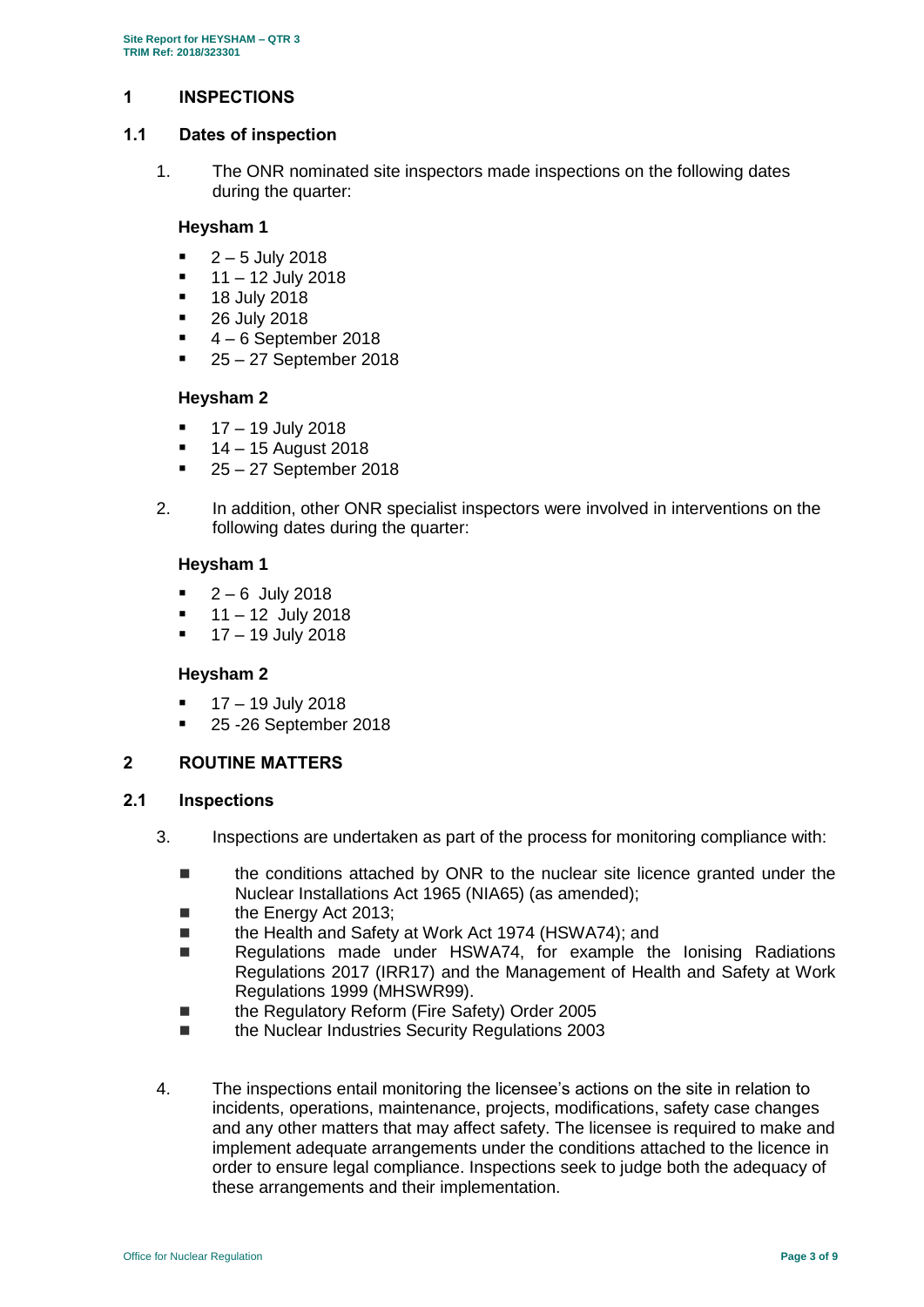5. In this period, the following routine inspections were undertaken:

#### **Heysham 1**

- $\blacksquare$  Licence condition 11 Emergency arrangements
- Licence condition 22 Modification or experiment on existing plant
- $\blacksquare$  Licence condition 26 Control and supervision of operations
- $\blacksquare$  Licence condition 28 Examination, inspection, maintenance and testing
- 6. Licence condition 11 The Station's arrangements for dealing with any accident or emergency arising on the site were found to align with ONR inspection guidance. The annual review of emergency preparedness provided a comprehensive review of compliance, operational experience and areas for further improvement. An ONR rating of 'green' was awarded with no regulatory issues being raised.
- 7. Licence condition 22 The Licensee is judged to have adequate arrangements to control any modification or experiment carried out on any part of the existing plant or processes which may affect safety. The arrangements were found to be in line with ONR guidance and from the sample of evidence seen during the inspection are being complied with at Heysham 1. The inspection was rated as Green for compliance with arrangements with no regulatory issues being raised.
- 8. Licence condition 26 The licensee's arrangements for control and supervision of operations were sampled during the Reactor 2 periodic shutdown. This intervention was undertaken as an unannounced inspection in accordance with ONR guidance for intervention planning. The ONR inspector judged that the licensee's arrangements met the expected standards for compliance against LC26. An inspection rating of green rating was assigned.
- 9. Licence condition 28 Various maintenance activities were sampled by a number of different ONR specialist Inspectors as part of the periodic shutdown. These activities were being undertaken in accordance with the approved plant maintenance schedule. Based on areas sampled, the ONR inspectors judged that the licensee's arrangements with respect to examination, maintenance and testing met with ONR's regulatory expectations. Inspection ratings of green were given for all of the interventions.

# **Heysham 2**

- $\blacksquare$  Licence condition  $7$  Incidents on the site
- $\blacksquare$  Licence condition11 Emergency arrangements
- $\blacksquare$  Licence condition 14 Safety documentation
- 10. Licence condition 11: The Station's arrangements for dealing with any incidents or emergency arising on the site were found to align with ONR inspection guidance. The annual review of emergency preparedness provided a comprehensive review of compliance, operational experience and areas for further improvement. An ONR rating of 'green' was awarded with no regulatory issues being raised.
- 11. Licence condition 7: This inspection was focused on the licensee's arrangements for recording, screening, reporting and investigating events on site. ONR also sampled investigation reports and held discussions with the licensee staff. Overall, the ONR inspector was content based on the sample inspected that the licensee has implemented adequate arrangements for compliance against LC7 and hence assigned an inspection rating of green. A small number of areas for improvement were fed back to the licensee in relation to incident categorisation process.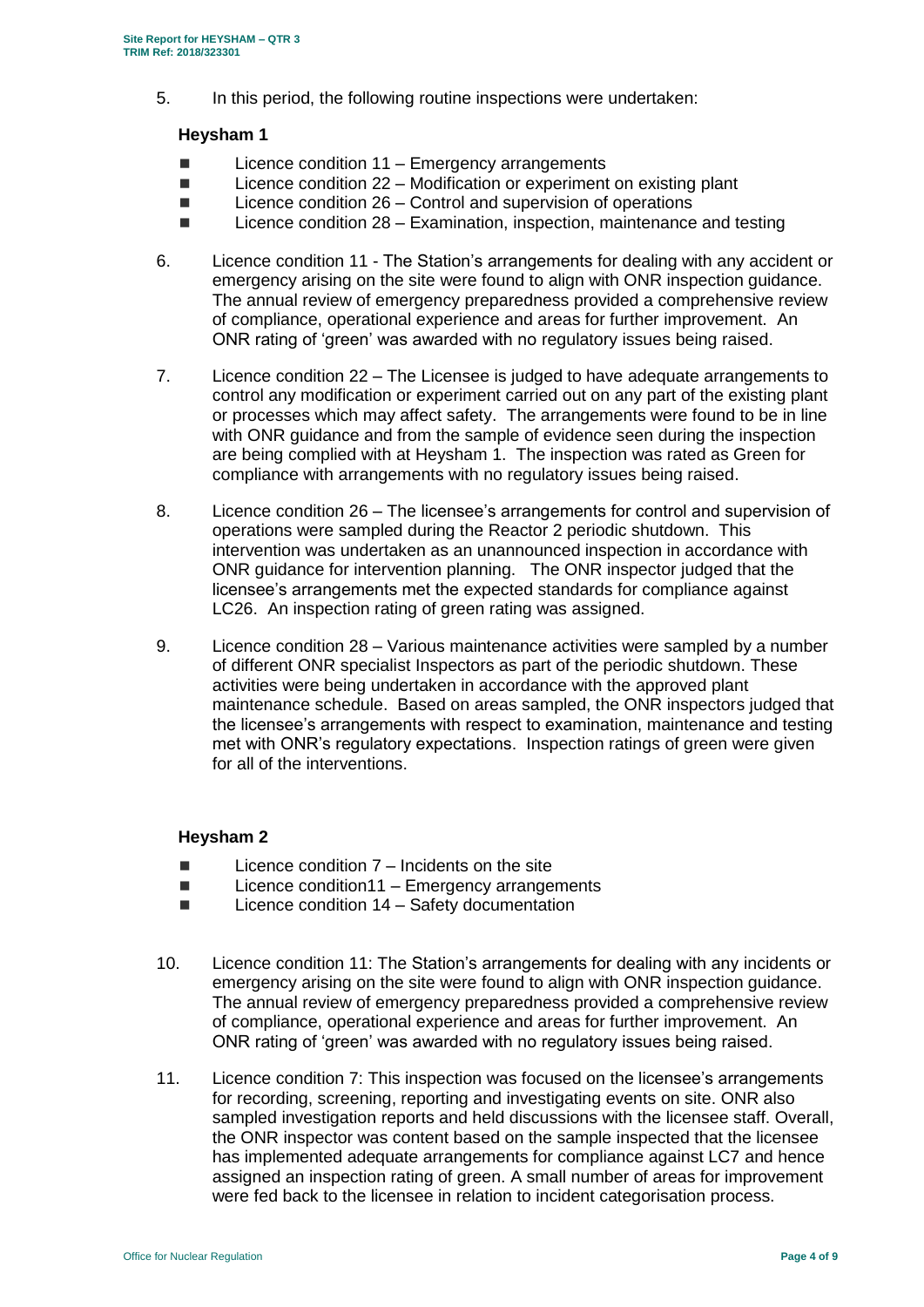12. Licence condition 14 - LC 14 requires the licensee's to produce and implement adequate arrangements for the production and assessment of safety cases consisting of documentation that justifies safety during all phases of site operation. This intervention focused on the licensee's arrangements for safety case management, dealing with safety case anomalies, resources & resilience and the output from the Safety Case Health Review (SCHR) of the Heysham 2 safety case. Based on the sample inspected, the ONR inspector was content that the licensee's arrangements met ONR's expectations and hence assigned an inspection rating of green. A number of areas for improvement were fed back to the licensee in relation to the ownership and timely implementation of the recommendations arising from the SCHR.

#### System Based Inspections (SBI)

- 13. In addition to the program of site licence compliance inspections, ONR also inspects operating reactors based on safety related systems. Each site has a safety case, which identifies the important aspects of operation and management required for maintaining safety. For both stations at Heysham, the key systems important to nuclear safety will be inspected against the requirements of the safety case over a five-year period. ONR considers that this will provide additional assurance that operations on the Heysham site are safe. Each of these system inspections considers the relevant licence conditions below:
	- Licence condition 10: Training
	- Licence condition 23: Operating rules
	- Licence condition 24: Operating instructions
	- Licence condition 27: Safety mechanisms
	- Licence condition 28: Examination, inspection, maintenance and testing
	- Licence condition 34: Leakage and escape of radioactive material and radioactive waste
- 14. During the reporting period, the following safety related systems were inspected:

# **Heysham 1**

15. No SBI were undertaken during this period, which is usual policy during the periodic shutdown.

# **Heysham 2**

# **Data Processing and Control System (DPCS)**

- 16. This System Based Inspection (SBI) covered the Data Processing and Control System (DPCS) against its assigned safety function. The function of DPCS is to provide prompts for operator action (i.e. protection) in conjunction with separate hard wired alarms and indications; and to ensure that in normal operation the plant remains within the operating envelope of the reactor. This inspection was undertaken by a small team of ONR inspector covering the Control & Instrumentation (C&I) and Human Factors specialists.
- 17. The intervention also included a plant walk-down of the system. Key areas visited included;
	- Unit 7 Computer Room
	- Central Control Room
	- Control & Instrumentation Maintenance Facility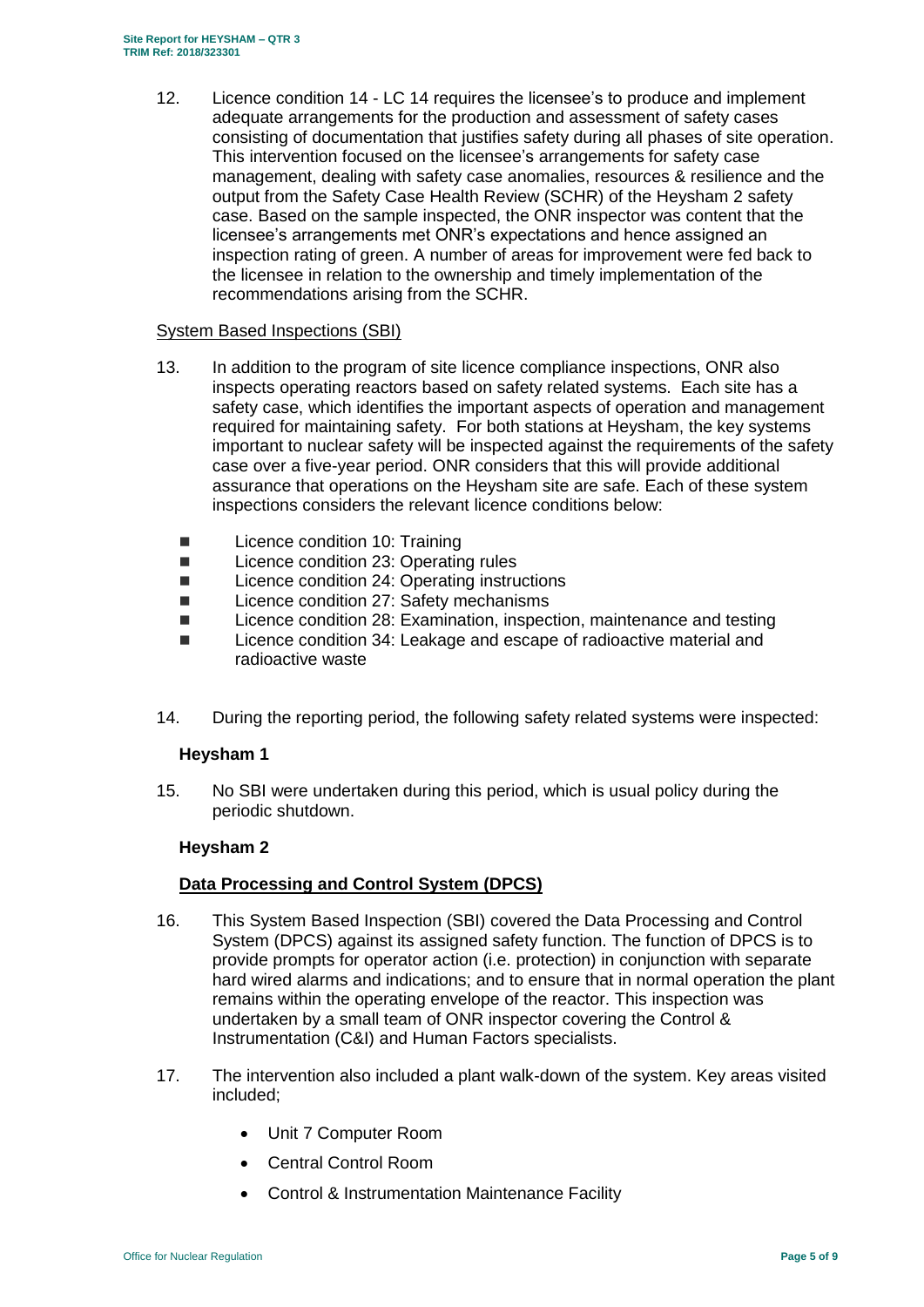- Unit 9 Computer Room
- Common Computer Equipment Room
- 18. ONR inspectors judged that the overall condition of the areas visited met and in some instances exceeded their expectations.
- 19. After considering the totality of evidence examined during the inspection against the relevant licence conditions (LCs 10, 23, 24, 27, 28 and 34), the ONR inspectors concluded that overall, the licensee's arrangements, and their implementation, associated with the DPCS system adequately met the requirements of the safety case. However, the inspectors identified a number of areas where there were opportunities for improvement. The inspectors were content that the licensee has raised Condition Reports to address these matters and ONR will follow them up with the station as part of routine regulatory business.

#### **Boiler Feed System**

- 20. This System Based Inspection (SBI) covered the boiler feed system at Heysham 2 licensed nuclear site. The fundamental purpose of the system is to feed the boilers during normal and post trip operating conditions. This inspection focused mainly on the Main Boiler Feed, the Emergency Boiler Feed and the Backup Emergency Feed sub-systems.
- 21. The intervention also included a detailed plant walk-down of the system. Overall, inspectors were content that plant areas visited were in an acceptable standard. All the relevant systems viewed were connected and available to deliver the required safety duty.
- 22. After considering the totality of evidence examined during the inspection against the relevant licence conditions (LCs 10, 23, 24, 27, 28 and 34), the ONR inspectors concluded that overall, the licensee's arrangements, and their implementation, associated with the boiler feed system adequately met the requirements of the safety case. However, a number of minor shortfalls associated with the condition of plant areas and equipment was raised with the licensee. In all instances, the licensee has promptly addressed ONR's feedback by raising condition records. ONR will follow up as part of routine regulatory business.

# **2.2 Other work**

#### **Heysham 1**

- 23. Site Licence Condition 30 Reactor 2 was shut down on 18 June to undertake its Statutory Outage. During this period a number of ONR specialist inspectors undertook assessment and inspection of the outage activities including civil, electrical, mechanical, structural integrity and industrial safety inspections.
- 24. Consent was granted by ONR under licence condition 30(3) on 14 August 2018 allowing the licensee to start up Reactor 2. ONR's decision to grant consent is supported by a project assessment report which has been published on the ONR [website.](http://www.onr.org.uk/pars/2018/index.htm)
- 25. During this period the current Nominated Site Inspector accompanied the new incoming Nominated Site Inspector as part of the formal site handover process. The incoming Inspector was introduced to a number of Station personnel and given an overview of processes and the plant in line with ONR handover process.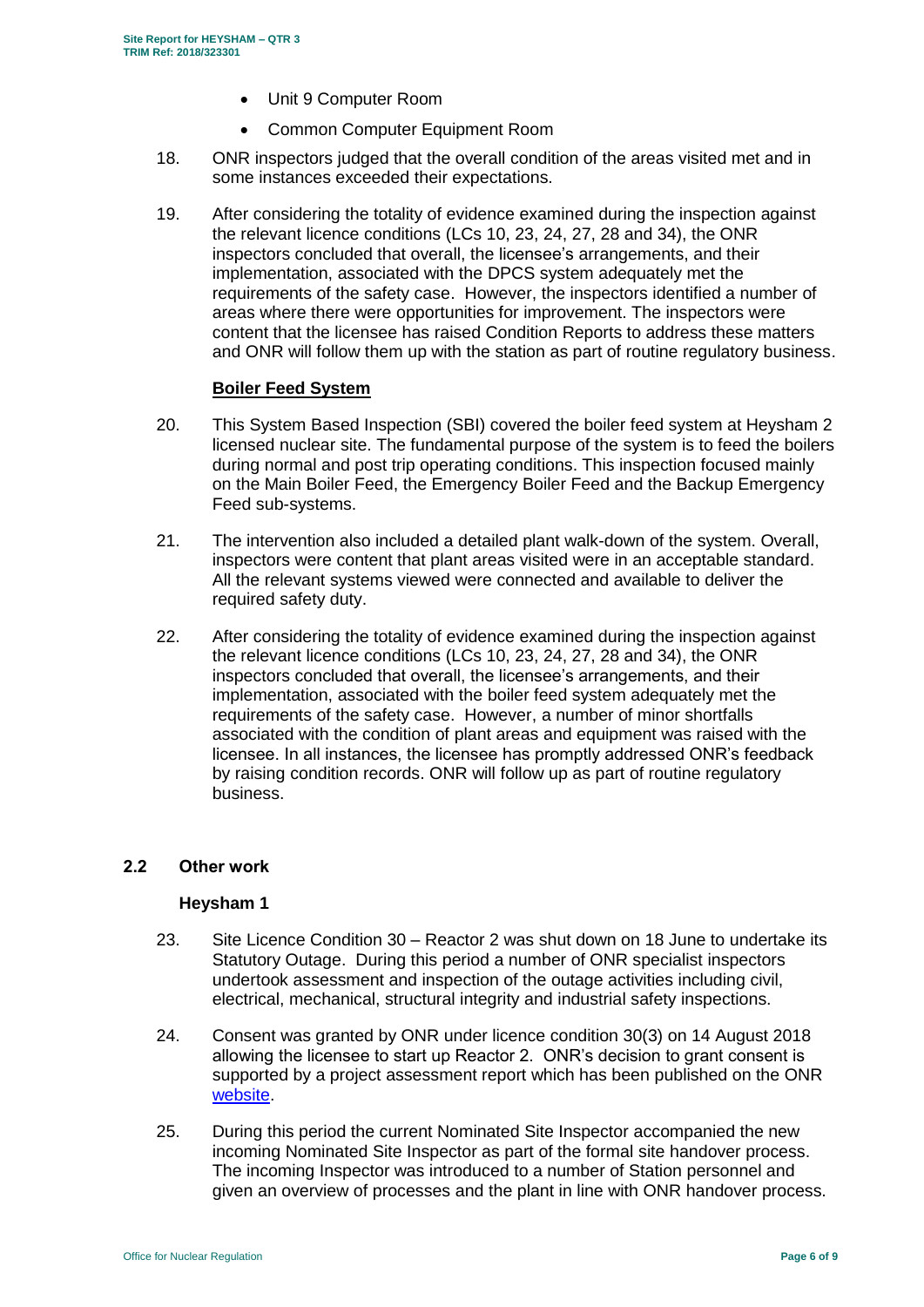# <span id="page-6-0"></span>**3 NON-ROUTINE MATTERS**

26. Licensees are required to have arrangements to respond to non-routine matters and events. ONR inspectors judge the adequacy of the licensee's response, including actions taken to implement any necessary improvements.

#### **Heysham 1**

27. During this period Reactor 1 automatically tripped and safely shut-down with all post trip cooling systems functioning. The reactor trip was coincident with planned routine electrical protection testing activities ongoing at the time. ONR was promptly informed of this event by the Licensee, who has undertaken an investigation into the cause of the trip. ONR is satisfied with the Licensees categorisation, initial response and proposed actions to this event.

# <span id="page-6-1"></span>**4 REGULATORY ACTIVITY**

28. ONR may issue formal documents to ensure compliance with regulatory requirements. Under nuclear site licence conditions, ONR issues regulatory documents which either permit an activity or require some form of action to be taken. These are usually collectively termed Licence Instruments (LIs), but can take other forms. In addition, inspectors may issue Enforcement Notices to secure improvements to safety.

#### **Table 1 Licence Instruments and Enforcement Notices Issued by ONR during this period**

| <b>Date</b>        | <b>Type</b> | <b>Ref No</b> | <b>Description</b>                                                                                       |
|--------------------|-------------|---------------|----------------------------------------------------------------------------------------------------------|
|                    |             |               |                                                                                                          |
| 14 August LI<br>18 |             | 616           | Consent under license condition 30(3) to<br>start-up Heysham 1 Reactor 2 following<br>periodic shutdown. |

Reports detailing the above regulatory decisions can be found on the ONR website at [http://www.onr.org.uk/pars/.](http://www.onr.org.uk/pars/)

# **News from ONR – July-September 2018**

# **Stakeholder Engagement**

- In August our Chief Nuclear Inspector Mark Foy and Deputy Chief Inspector Mina Golshan, hosted a webinar for stakeholders on the outcomes of the UK report to the Joint Convention. This is a new channel of communication which we have introduced, and further webinars are planned for November and February 2019. If you would like to find out more, please contact the ONR Communications team at contact@onr.gov.uk
- The ONR/NGO engagement forum took place on 11 October in London. This is a forum to discuss strategic, cross-cutting regulatory matters. Site specific matters are normally addressed via Site Stakeholder Groups. We are always keen to engage with a range of stakeholders and groups on nuclear safety and security issues, so if you do represent a nuclear-interest Non-Governmental Organisation, and are not already involved through our forum or via a Site Stakeholder Group, then please get in touch with the ONR Communications team for further details, via [contact@onr.gov.uk](mailto:contact@onr.gov.uk)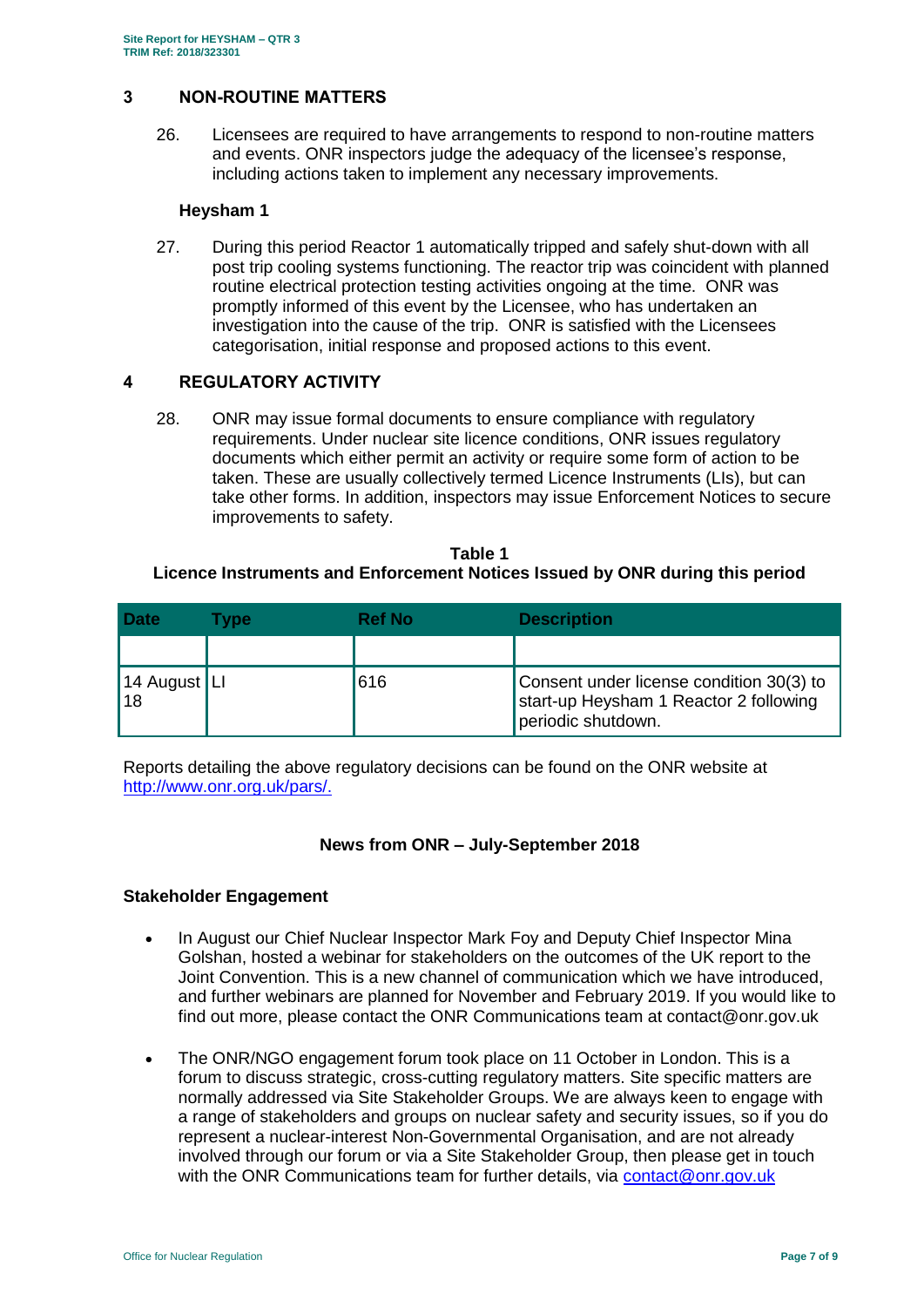#### **Regulatory News**

 On 25 July we announced our decision to prosecute the Atomic Weapons Establishment for offences under Section  $2(1)^{*}$  of the Health and Safety at Work etc. Act (1974). This charge related to an electrical incident on 27 June, 2017, which resulted in injury to an AWE employee. The incident was a conventional health and safety matter and there was no radiological risk to workers or the public. At a court hearing on 18 September, AWE pleaded guilty to the charge and sentencing was adjourned until 9 November, 2018.

In a separate case brought by ONR, EDF Energy Nuclear Generation Ltd and Doosan Babcock Ltd pleaded guilty on 10 October, 2018) to offences under the Health & Safety at Work etc. Act 1974, section 3(1) and the Work at Height Regulations 2005, Regulation 4(1) respectively. The charges relate to an incident on 12 April 2017 at the Hinkley Point B nuclear power station, which resulted in a serious injury to a Doosan Babcock Ltd employee. Following a hearing at Taunton Magistrates Court, the case was committed for sentencing at Taunton Crown Court with an initial hearing date set for 16 November 2018, although this date is subject to change.

Both of these cases related to conventional, industrial-type incidents that would have been subject to regulation by the Health and Safety executive prior to ONR's creation four years ago, when we gained responsibility for such matters on licensed sites. There was no radiological risk to workers or the public.

Updates on each case will be published on our website [www.onr.org.uk](http://www.onr.org.uk/)

We have recently published our [Statement of civil incidents](http://www.onr.org.uk/quarterly-stat/2018-2.htm) meeting the Ministerial Reportable Criteria (MRC) reported to ONR - Q2 2018 (1 April 2018 to 30 June 2018).Full details are available on our [website.](http://www.onr.org.uk/quarterly-stat/2018-2.htm)

# **Corporate News**

- In July we published our second [gender pay report.](http://news.onr.org.uk/2018/07/onr-publishes-second-gender-pay-report/) The organisation-wide results show that ONR has a mean gender pay gap of 35.2%, which is wider than last year, although it is broadly similar to the rest of the UK nuclear industry and anticipated given our workforce profile, and that of the industries from which we have historically recruited. ONR is committed to addressing this issue and continues to focus on improving diversity and inclusion.
- Our Chief Executive, Adriènne Kelbie, has agreed a three-year contract extension, taking her term of employment to January 2022.
- The Department for Work and Pensions has started the process for recruiting a new ONR Chair (further details can be found on the [public appointments website\)](https://publicappointments.cabinetoffice.gov.uk/appointment/chair-the-office-for-nuclear-regulations/). Our current Chair, Nick Baldwin CBE, will remain in office until 31 March, 2019.